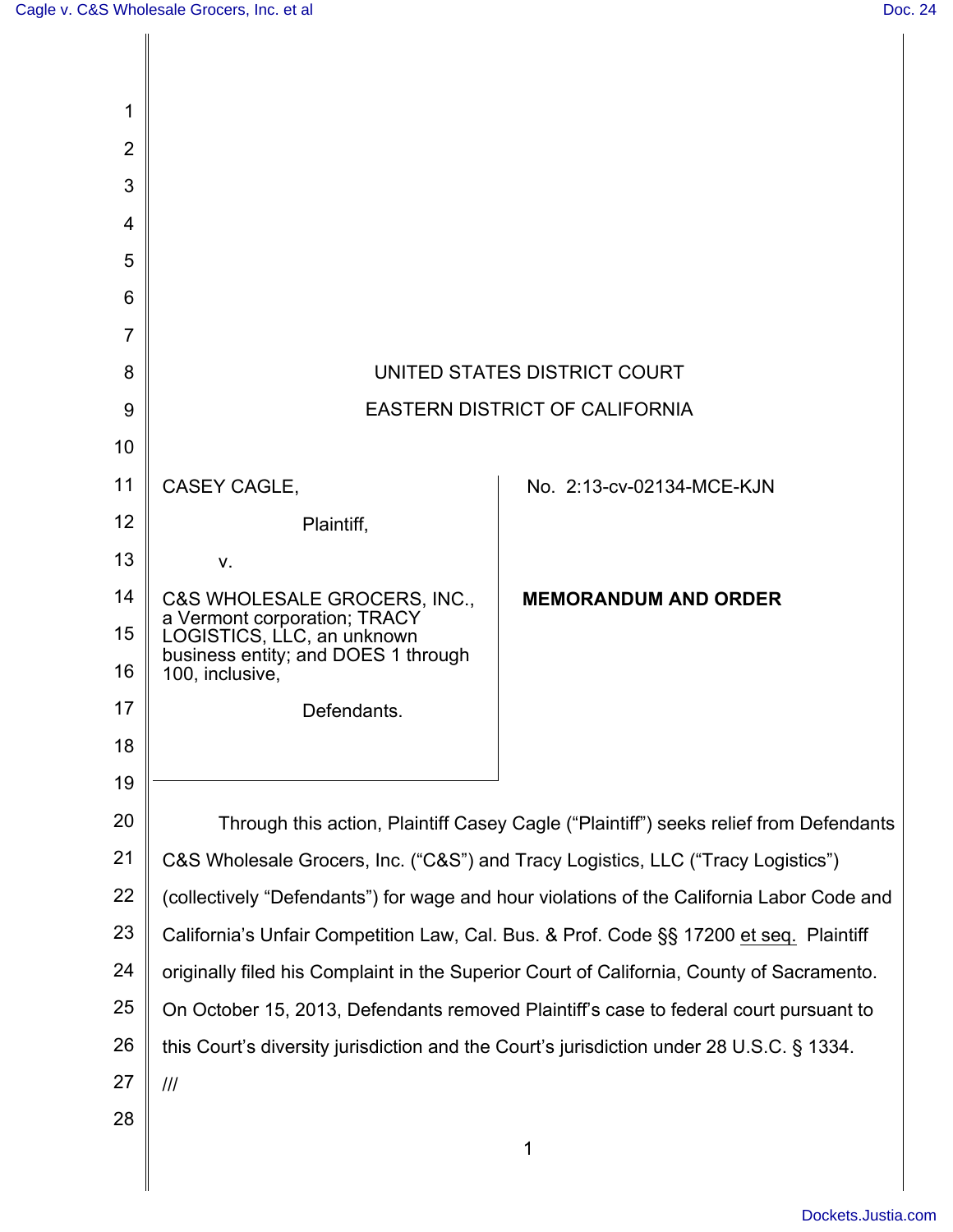| $\mathbf 1$    | Presently before the Court is Cagle's Motion to Remand ("Motion"). Mot., Nov. 14, 2013,   |
|----------------|-------------------------------------------------------------------------------------------|
| $\overline{2}$ | ECF No. 14. Defendants timely opposed the Motion. Opp'n, Dec. 5, 2013, ECF No. 19.        |
| 3              | For the reasons set forth below, the Motion is DENIED. <sup>1</sup>                       |
| 4              |                                                                                           |
| 5              | <b>BACKGROUND</b>                                                                         |
| 6              |                                                                                           |
| $\overline{7}$ | Defendants employed Plaintiff as a warehouse supervisor. Plaintiff worked in that         |
| 8              | position at Defendants' Stockton Facility from September 2010 to May 2011. Plaintiff      |
| 9              | alleges that he was hired by Defendants, misclassified as an "exempt" employee, and       |
| 10             | paid on a salary basis without any compensation for overtime hours worked, missed         |
| 11             | meal periods, or rest breaks.                                                             |
| 12             | Plaintiff further claims that he worked over eight hours per day and/or more than         |
| 13             | forty hours per week during the course of his employment with Defendants. According to    |
| 14             | Plaintiff, although Defendants knew or should have known that he was entitled to receive  |
| 15             | certain wages as overtime compensation, he did not receive such wages. Plaintiff also     |
| 16             | asserts he did not receive all rest and meal periods to which he was entitled; nor did he |
| 17             | receive one additional hour of pay when a meal period was missed. Additionally, while     |
| 18             | Defendants knew or should have known that Plaintiff was entitled to receive at least      |
| 19             | minimum wages as compensation, he did not receive at least minimum wages for all          |
| 20             | hours worked.                                                                             |
| 21             | Plaintiff goes on to allege that he was entitled to timely payment of all wages           |
| 22             | during his employment and to timely payment of wages earned upon termination, but did     |
| 23             | not receive timely payment of these wages either during his employment or upon            |
| 24             | termination. Plaintiff likewise did not receive complete and accurate wage statements     |

26

entitled to these statements.

27

25

from Defendants, although Defendants knew or should have known that Plaintiff was

<sup>28</sup>  $1$  Because oral argument will not be of material assistance, the Court ordered these matters submitted on the briefs. E.D. Cal. Local R. 230(g).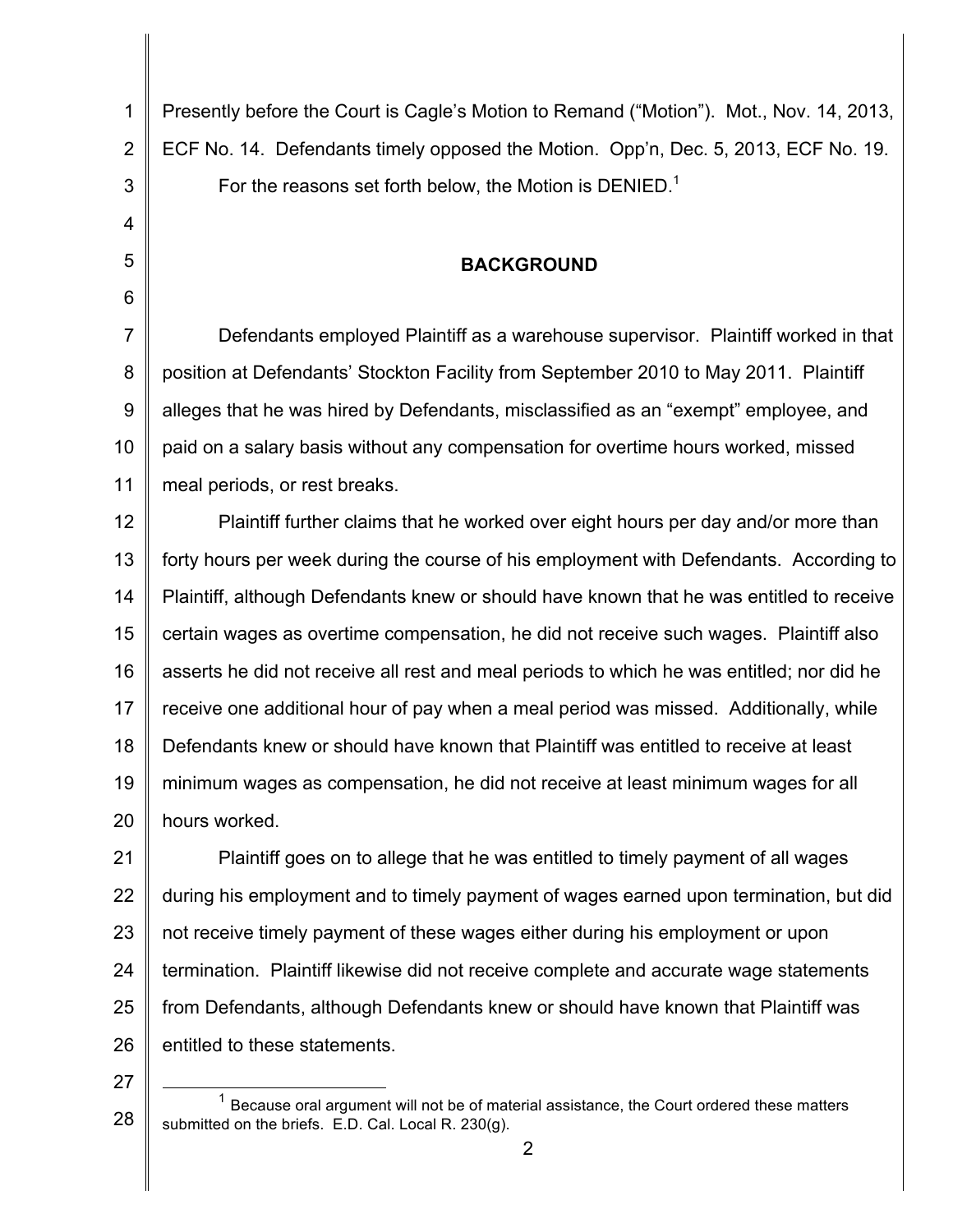1 2 3 4 Plaintiff also asserts that Defendants failed to keep complete and accurate payroll records. Finally, Defendants falsely represented to Plaintiff that the wage denials were proper. Instead, according to Plaintiff, these wage denials were improper and served the purpose of increasing Defendants' profits.

5 6 7 8 9 10 11 12 13 14 15 16 17 These claims were brought by a different plaintiff in a class action in state court, Tompkins v. C&S Wholesale Grocers, Inc., on February 3, 2011.<sup>2</sup> On March 14, 2011, the defendants in the Tompkins action removed the case to federal court, asserting diversity jurisdiction pursuant to 28 U.S.C. § 1332(a). The Tompkins plaintiff then moved to remand the case, on the grounds that the operative complaint alleged an amount in controversy below the \$75,000 threshold. The Court granted the plaintiff's motion to remand, finding that there was insufficient evidence to show that the amount in controversy for the plaintiff's individual claims exceeded \$75,000. The defendants again removed the case to federal court on October 26, 2011, based on discovery conducted prior to that date. The Tompkins plaintiff again moved to remand, and the Court again granted the plaintiff's motion on the grounds that the defendants had not met their burden of proving that the amount in controversy on the plaintiff's individual claims exceeded \$75,000.

18 19 20 21 On June 15, 2012, after the case was remanded the second time, the Tompkins defendants deposed the named plaintiff in that case, David Tompkins. On September 21, 2012, the defendants offered Mr. Tompkins a Joint Offer to Compromise under California Civil Procedure Code § 998(b)(2), in the amount of \$75,001.

22 Mr. Tompkins accepted the Joint Offer on October 3, 2012.

23 24 25 26 The subject wage and hour claims were subsequently brought in a new class action, Bicek v. C&S Wholesale Grocers, Inc., No. 13-cv-00411, on behalf of the same putative class. Bicek, which is also before this Court, is a class action which this Court has jurisdiction over pursuant to the Class Action Fairness Act.

<sup>28</sup>  $2$  All facts relating to the  $Tomphins$  action are taken from Defendants' Opposition to Plaintiff's</u> Motion to Remand. ECF No. 14.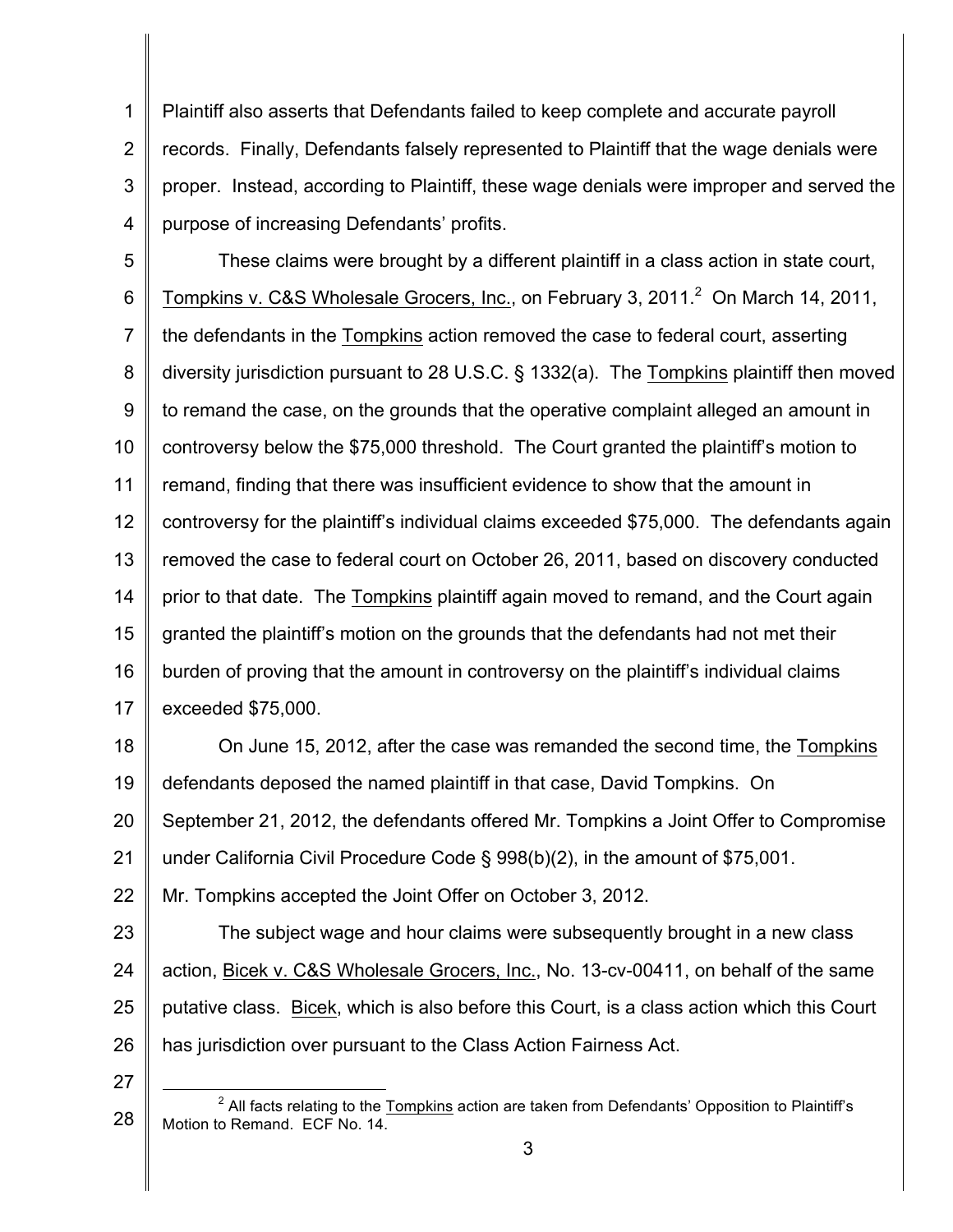| 1              | <b>STANDARD</b>                                                                                 |
|----------------|-------------------------------------------------------------------------------------------------|
| $\overline{2}$ |                                                                                                 |
| 3              | There are two bases for federal subject matter jurisdiction: (1) federal question               |
| $\overline{4}$ | jurisdiction under 28 U.S.C. § 1331, and (2) diversity jurisdiction under 28 U.S.C. § 1332.     |
| 5              | A district court has federal question jurisdiction in "all civil actions arising under the      |
| 6              | Constitution, laws, or treaties of the United States." Id. § 1331. A district court has         |
| $\overline{7}$ | diversity jurisdiction "where the matter in controversy exceeds the sum or value of             |
| 8              | \$75,000, and is between citizens of different states, or citizens of a State and citizens      |
| 9              | or subjects of a foreign state" Id. § 1332(a)(1)-(2). Diversity jurisdiction requires           |
| 10             | complete diversity of citizenship, with each plaintiff being a citizen of a different state     |
| 11             | from each defendant. 28 U.S.C. § 1332(a)(1); Caterpillar, Inc. v. Lewis, 519 U.S. 61, 68        |
| 12             | (1996) (stating that complete diversity of citizenship is required).                            |
| 13             | When a party brings a case in state court in "which the district courts of the United           |
| 14             | States have original jurisdiction," the defendant may remove it to the federal court            |
| 15             | "embracing the place where such action is pending." 28 U.S.C. § 1441(a). "The party             |
| 16             | invoking the removal statute bears the burden of establishing federal jurisdiction."            |
| 17             | Ethridge v. Harbor House Rest., 861 F.2d 1389, 1393 (9th Cir. 1988) (citing Williams v.         |
| 18             | Caterpillar Tractor Co., 786 F.2d 928, 940 (9th Cir. 1986)). A motion to remand is the          |
| 19             | proper procedure for challenging removal. "The party invoking the removal statute bears         |
| 20             | the burden of establishing federal jurisdiction." Ethridge, 861 F.2d at 1393 (internal          |
| 21             | citations omitted). Courts "strictly construe the removal statute against removal               |
| 22             | jurisdiction." Gaus v. Miles, Inc., 980 F.2d 564, 566 (9th Cir. 1992) (internal citations       |
| 23             | omitted). "[I]f there is any doubt as to the right of removal in the first instance," the court |
| 24             | must grant the motion for remand. Id. Additionally, "[i]f at any time before final judgment     |
| 25             | it appears that the district court lacks subject matter jurisdiction, the case shall be         |
| 26             | remanded" to state court. 28 U.S.C. $\S$ 1447(c).                                               |

- 27 ///
- 28 ///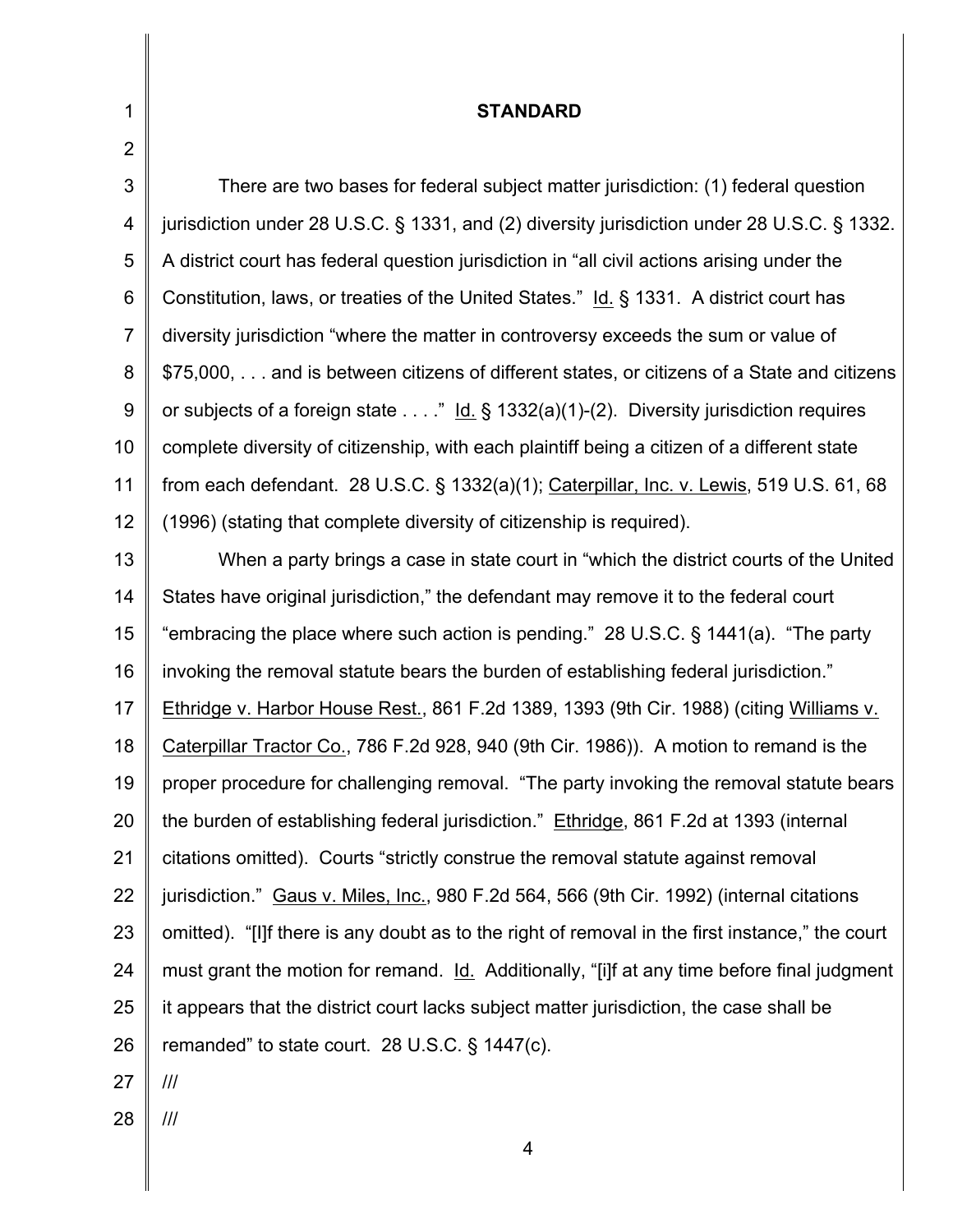2 3

4

5

6

7

8

9

10

11

12

13

1

# **ANALYSIS**

Defendants removed the instant case pursuant to the Court's diversity jurisdiction.<sup>3</sup> As set forth above, a district court has diversity jurisdiction "where the matter in controversy exceeds the sum or value of \$75,000, . . . and is between citizens of different states, or citizens of a State and citizens or subjects of a foreign state . . . ." Id. § 1332(a)(1)-(2).

# **A. Citizenship**

Diversity jurisdiction requires complete diversity of citizenship, with each plaintiff being a citizen of a different state from each defendant. 28 U.S.C. § 1332(a)(1); Caterpillar, Inc. v. Lewis, 519 U.S. 61, 68 (1996) (stating that complete diversity of citizenship is required).

14 15 16 17 Here, it is clear that Cagle is a citizen of California. The complaint alleges that "Plaintiff Casey Cagle is an individual residing in the State of California." RJN in Support of Notice of Removal, Ex. A, ECF No. 1-4 at 3. The Notice of Removal also states that "Plaintiff alleges that he 'is an individual residing in the State of California . . . .

18 19 20 Therefore, Plaintiff was domiciled in the State of California at the time he filed this action and is a citizen of California for the purposes of diversity jurisdiction in this matter.'" ECF No. 1 at 6.

21 22 23 24 25 C&S is a corporation, and thus has dual citizenship for diversity purposes. See 28 U.S.C. § 1332(c). A corporation is a citizen both of the state where it was incorporated and the state where it has its primary place of business. Id. Because C&S is incorporated in Vermont with its principal place of business in New Hampshire, it is a citizen of Vermont and New Hampshire for purposes of diversity jurisdiction.

26 27 28  $3$  Defendants also assert that this Court has jurisdiction over the case pursuant to 28 U.S.C. § 1334 because the case "arises in and relates to" Plaintiff's pending Chapter 13 bankruptcy proceeding. Because the Court finds that it has diversity jurisdiction, it declines to address this second ground for jurisdiction on the merits.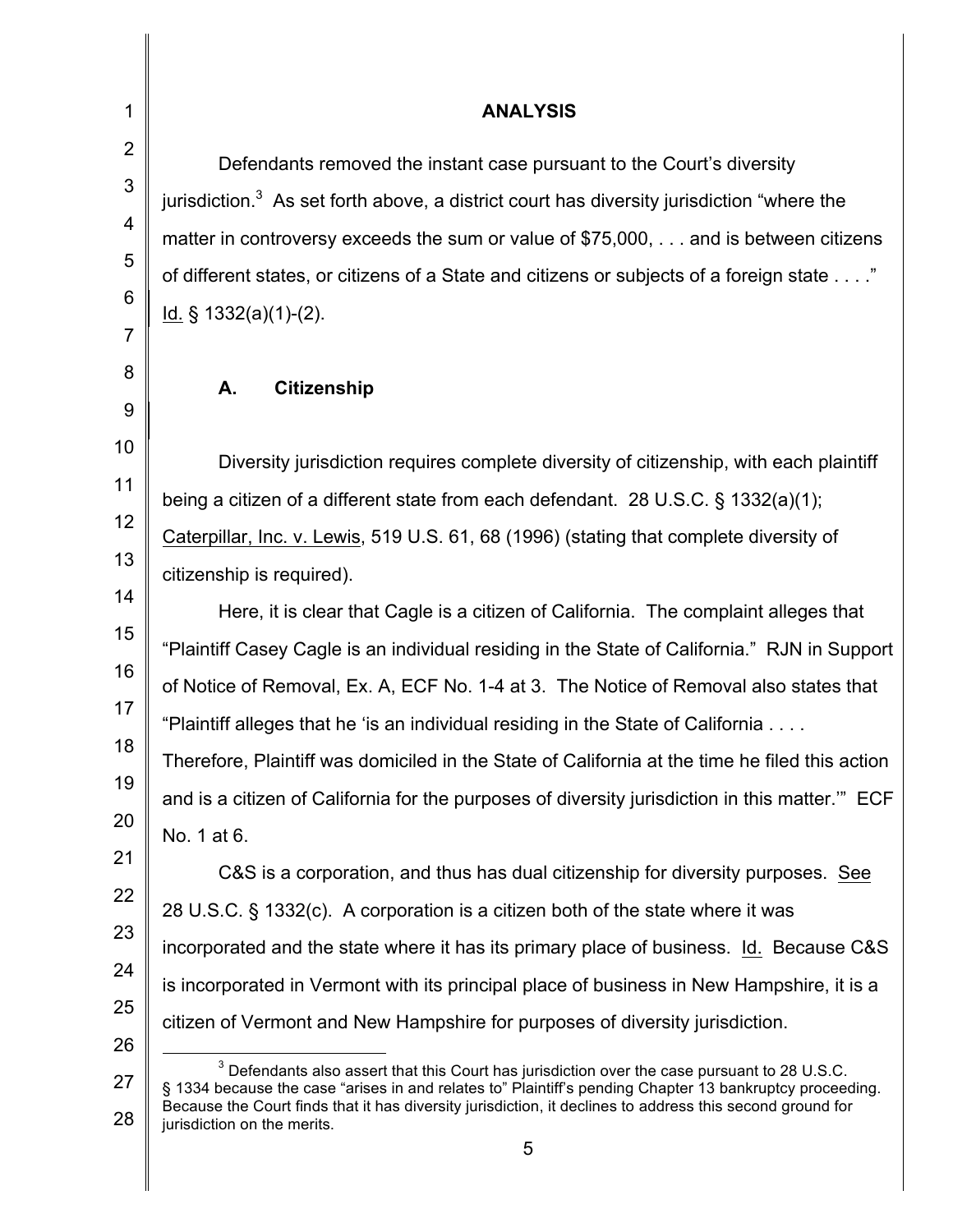1 2 3 4 5 6 7 8 9 10 11 12 13 14 15 16 17 18 19 20 21 22 Next is the issue of Tracy Logistics' citizenship. Defendants state that the citizenship of an LLC, such as Tracy Logistics, is determined by "the state where it has its principal place of business and the state under whose laws it is organized." Opp'n at 24. While that rule applies for determining an LLC's citizenship under the Class Action Fairness Act, this case was not removed pursuant to the Class Action Fairness Act, and indeed is not a class action. Accordingly, the rule for determining citizenship cited by Defendants is inapplicable. For purposes of diversity jurisdiction in a case removed pursuant to 28 U.S.C. § 1441, "like a partnership, an LLC is a citizen of every state of which its owners/members are citizens." Johnson v. Columbia Properties Anchorage, LP, 437 F.3d 894, 899 (9th Cir. 2006) (citations omitted). Thus, while Defendants state in their Opposition that Tracy Logistics is owned by an LLC which is organized under the laws of Delaware with its headquarters in New Hampshire, this information is insufficient to establish Tracy Logistics' citizenship for the purposes of diversity jurisdiction, as the Court must know the citizenship of its sole member, which is in turn determined by the citizenship of its members—not its principal place of business and where it is organized. While Defendants' Opposition does not provide the necessary information or state the correct rule, Defendants' removal papers make clear that Tracy Logistics is diverse from Cagle. Notice of Removal, ECF No. 1 at 7. Tracy Logistics LLC is owned by its sole member, C&S Logistics of Sacramento/Tracy LLC, which in turn is wholly owned by its sole member, C&S Acquisitions LLC. C&S Acquisitions LLC is wholly owned by its sole member, C&S Wholesale Grocers, Inc., which is a citizen of both Vermont and New Hampshire. Tracy Logistics, like C&S Wholesale Grocers, Inc., is therefore a citizen of

23 Vermont and New Hampshire.

24 25 26 Thus, because Cagle is a citizen of California, while Defendants are citizens of Vermont and New Hampshire, there is complete diversity between Plaintiff and Defendants.

27 ///

28 ///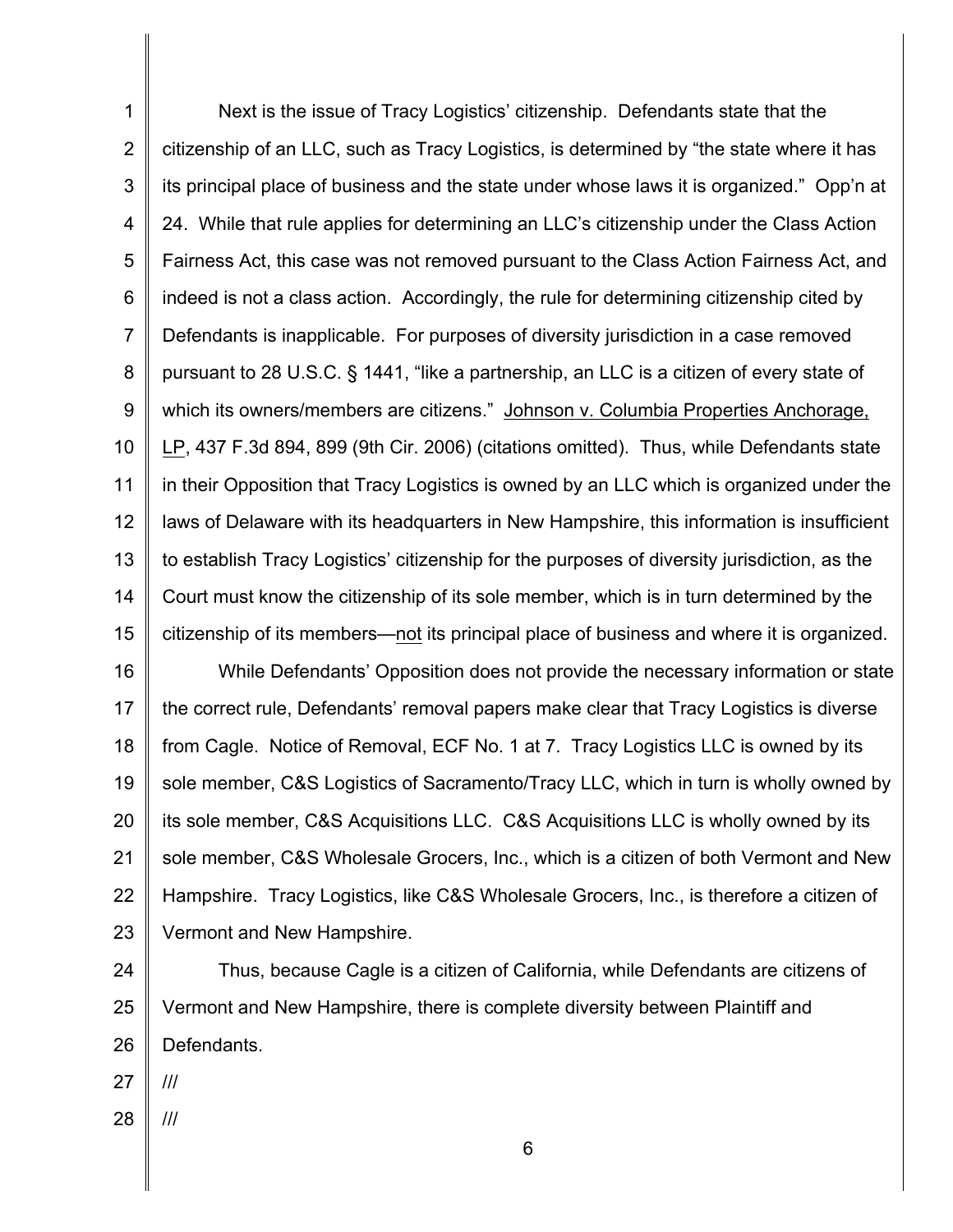2 3

4

1

# **B. Amount in Controversy**

### **1. Defendants' Burden**

5 6 7 8 9 10 11 12 13 14 15 16 Plaintiff contends that the Court lacks jurisdiction because Plaintiffs have each pled that the amount in controversy for their individual claims is less than \$75,000 and Defendants have failed to prove with legal certainty that the jurisdictional amount is met. Specifically, the Cagle Complaint states in the Jurisdiction and Venue allegations that "the 'amount in controversy' for the named Plaintiff, including claims for compensatory damages, restitution, penalties, and pro rata share of attorneys' fees is less than [\$75,000]." Compl. at 2. No specific amount is stated in the prayer for relief. See Compl. at 20-25. The prayer for relief lists civil and statutory penalties; reasonable attorneys' fees and costs of the suit; actual, consequential, and incidental losses and damages; and other and further relief as the Court deems just and proper. Defendants, on the other hand, contend that the standard for establishing the amount in controversy is a preponderance of the evidence.

17 18 19 20 21 22 23 24 25 26 27 28 Determining the standard which Defendants must meet to establish the amount in controversy requires an examination of recent Ninth Circuit case law, which sets forth numerous standards which may apply, given the particular facts of the case. Gaus v. Miles, 980 F.2d 564 (9th Cir. 1992), provides an appropriate starting point. There, the Ninth Circuit held that when amount in controversy is unclear, the removing defendant must put forward facts supporting its assertion that the amount in controversy is met, and show by a preponderance of the evidence that the amount in controversy is met. Id. at 567. The Gaus court found that it was "unclear what amount of damages the plaintiff has sought" because the plaintiff pled that his damages were "in excess of \$10,000." Id. at 566. Then, in Lowdermilk v. U.S. National Bank Association, 479 F.3d 994 (9th Cir. 2007), the Ninth Circuit resolved the question of what the defendant must prove to remove a case to federal court when the plaintiff has pled damages less than the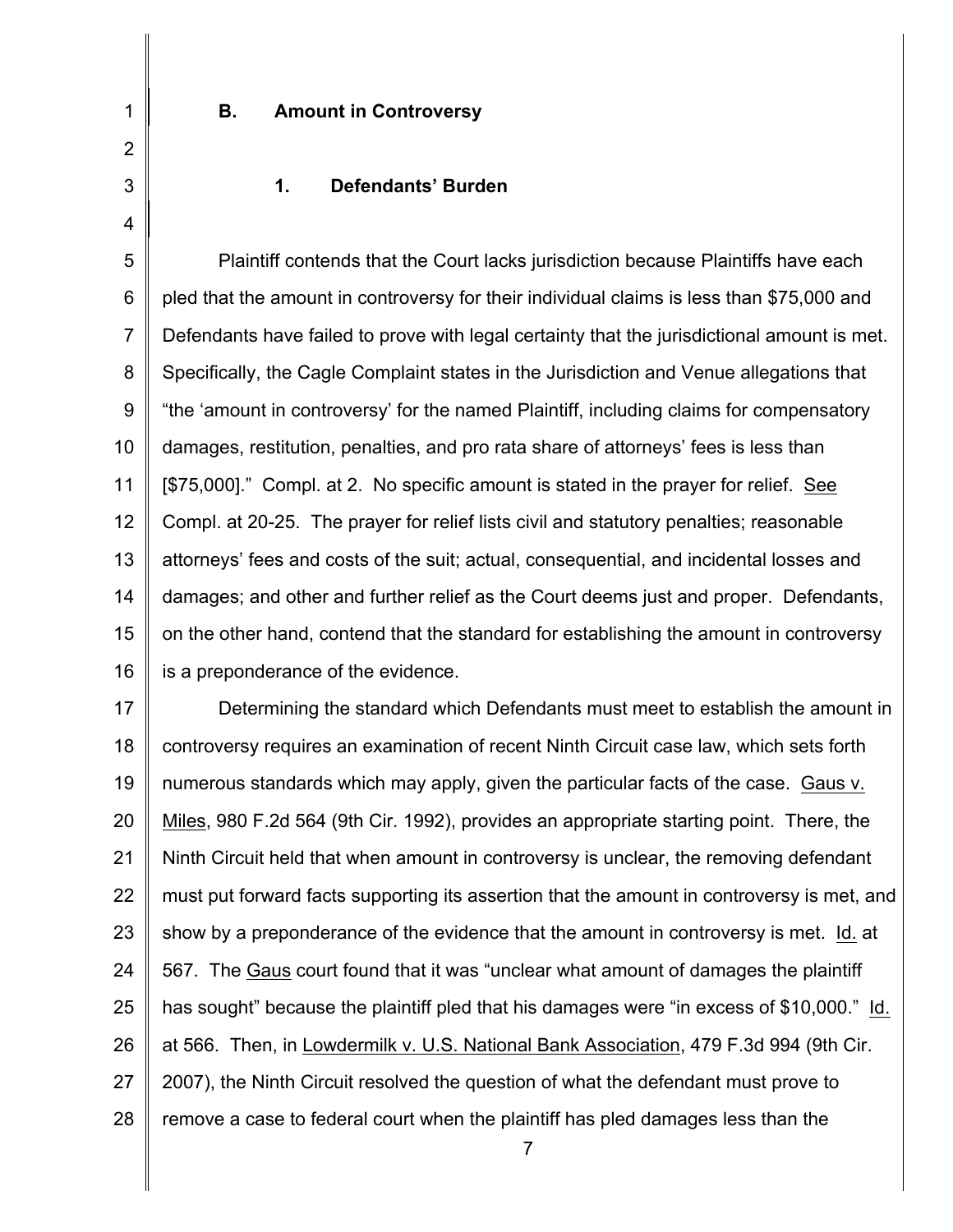1 2 3 4 5 6 7 8 9 jurisdictional amount, under the Class Action Fairness Act ("CAFA"). The Ninth Circuit held that, under CAFA, when a Plaintiff has pled a specific amount in damages that is less than the jurisdictional amount, Defendant must show, to a legal certainty, that the requisite amount in controversy has been satisfied. The court rested its decision on two principles: "the first is that federal courts are courts of limited jurisdiction which [it] will strictly construe." Guglielmino v. McKee Foods Corp., 506 F.3d 696, 700 (9th Cir. 2007) (citing Lowdermilk, 479 F.3d at 998). "The second principle is that the plaintiff is 'master of her complaint' and can plead to avoid federal jurisdiction." Id. (citing Lowdermilk, 479 F.3d at 998-99).

10 11 12 13 14 15 16 17 18 19 20 21 22 23 24 25 26 27 28 In Guglielmino, 506 F.3d 696, the Ninth Circuit decided the burden of proof for a removing defendant when the plaintiff's complaint does not specify a total amount in controversy. The court held that, where the plaintiff's complaint stated in the jurisdiction and venue allegations that the "damages to each Plaintiff are less than \$75,000" but the prayer for relief made no mention of the total dollar amount in controversy, but requested, among other things, attorneys' fees, statutory and common law damages, punitive damages, a payment of back taxes and benefits, pre-judgment interest, the complaint "failed to allege a sufficiently specific total amount in controversy." Id. at 701. The Ninth Circuit found that in this circumstance, the preponderance of the evidence standard applies. Id. In its analysis, the Guglielmino court identified three different burdens of proof. First, when the complaint alleges on its face an amount in controversy sufficient to meet federal jurisdictional threshold, the requirement is presumptively satisfied unless it appears to a "legal certainty" that the plaintiff cannot actually recover that amount. Id. at 699 (citing Sanchez v. Monumental Life Ins. Co., 102 F.3d 398, 402 (9th Cir. 1996). Second, when it is unclear or ambiguous from the face of the complaint whether the requisite amount in controversy is pled, the preponderance of the evidence standard applies. Id. (citing Sanchez, 102 F.3d at 404 (applying to diversity jurisdiction); Abrego Abrego v. Dow Chemical Co., 443 F.3d 676, 683 (9th Cir. 2006) (per curium) (applying to CAFA jurisdiction)).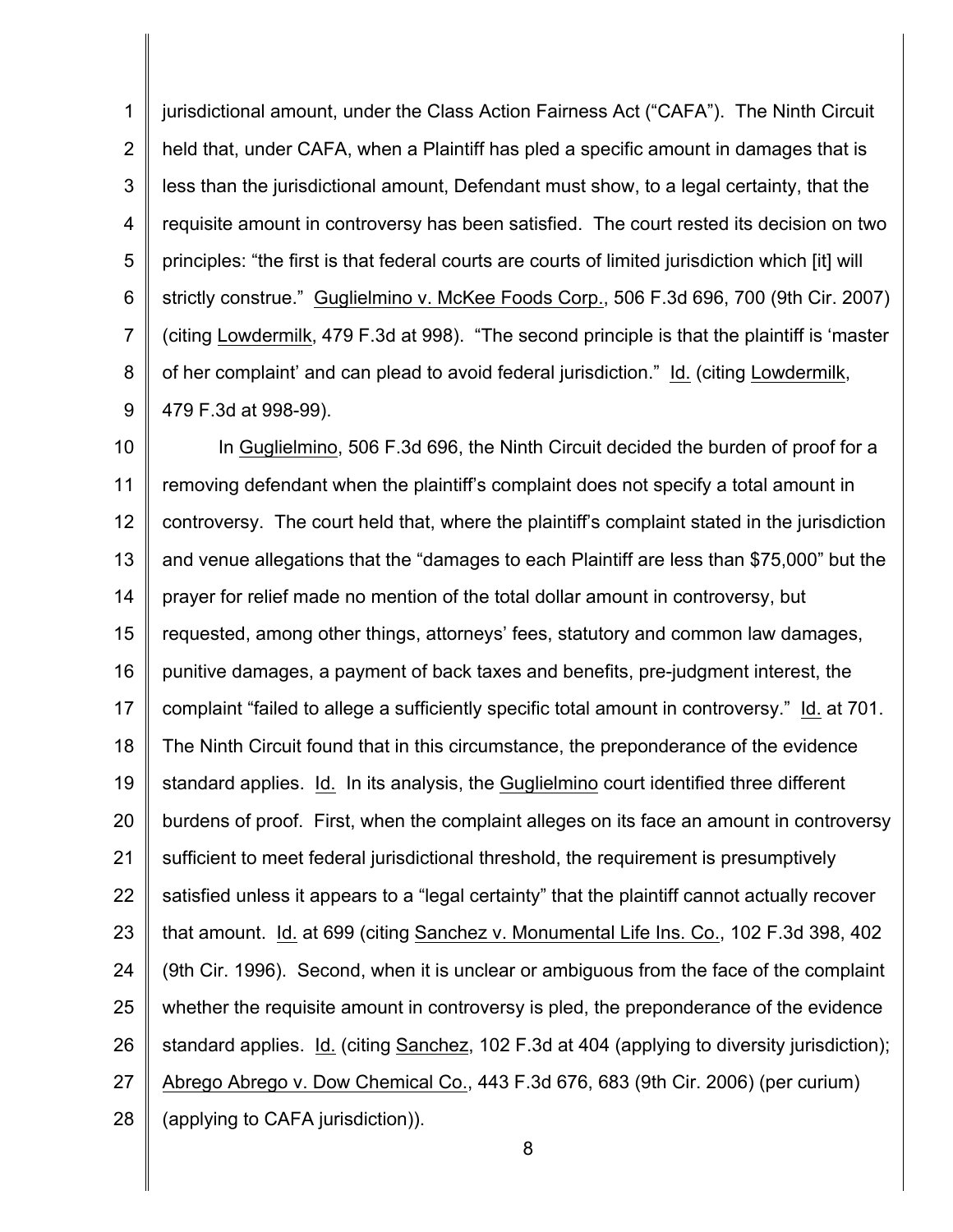1 2 3 4 5 6 7 8 9 Finally, the court identified the standard set forth in Lowdermilk: in the CAFA context, when the complaint affirmatively alleges that the amount in controversy is less than the jurisdictional threshold, the party seeking removal must prove with legal certainty that CAFA's jurisdictional amount is met. Id. The Guglielmino court specifically stated that "whether Lowdermilk can be read so narrowly [as to apply only to CAFA cases] [is a] question that we leave for another day and another court." Id. n.3. Accordingly, the Guglielmino court saw the issue of whether the legal certainty standard applies to non-CAFA cases, where the plaintiff affirmatively pleads an amount in controversy less than the jurisdictional threshold, as an open question.

10 11 12 13 14 15 16 17 18 19 20 21 22 23 24 25 26 27 28 Then, in the past year, the Supreme Court decided Standard Fire Insurance Company v. Knowles, 133 S. Ct. 1345 (2013). The Court held that when a case is brought to federal court pursuant to CAFA, a named plaintiff cannot offer a stipulation purporting to bind the proposed class to recover less than the amount in controversy to avoid federal jurisdiction. Id. Subsequently, the Ninth Circuit in Rodriguez v. AT&T Mobility Services LLC, 728 F.3d 975 (9th Cir. 2013), recognized that Standard Fire overruled Lowdermilk. In Rodriquez, the plaintiff filed a putative class action in state court, and the defendant removed to federal district court pursuant to CAFA. The plaintiff's complaint alleged that the amount in controversy did not exceed \$5 million, and the plaintiff moved to remand. The Court noted that Lowdermilk's requirement that defendants prove the amount in controversy to a legal certainty under CAFA is "clearly irreconcilable with the Supreme Court's reasoning in Standard Fire." Rodriguez, 728 F.3d at 981. The court noted that "Lowdermilk's legal certainty standard is a consequence of a plaintiff's ability to avoid federal jurisdiction. That principle is not viable in actions involving absent class members." Id. Accordingly, Rodriguez held, "a defendant seeking removal of a putative class action must demonstrate, by a preponderance of the evidence, that the aggregate amount in controversy exceeds the jurisdictional minimum. This standard conforms with a defendant's burden of proof when the plaintiff does not plead a specific amount in controversy." Id.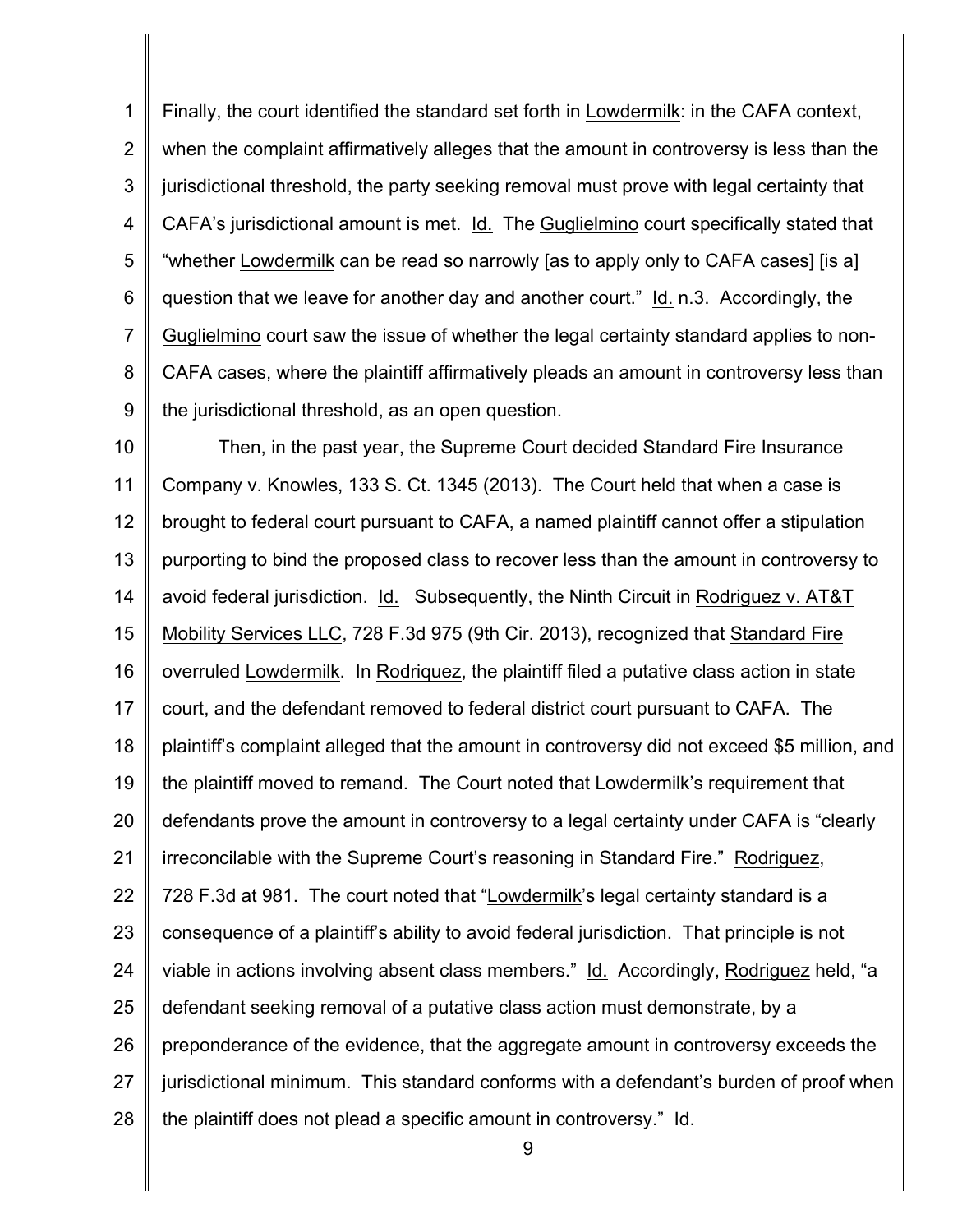| 1              | Accordingly, there is no binding Ninth Circuit case law clearly addressing the                                                  |
|----------------|---------------------------------------------------------------------------------------------------------------------------------|
| $\overline{2}$ | standard that applies when a plaintiff in a non-CAFA case affirmatively pleads an                                               |
| 3              | amount in controversy below the \$75,000 jurisdictional threshold for diversity jurisdiction.                                   |
| 4              | Notably, at least one court has continued to apply the Lowdermilk standard to such                                              |
| 5              | cases, stating that while Lowdermilk was overruled as it applies to class actions, its                                          |
| 6              | reasoning continues to apply to cases involving only an individual plaintiff. See                                               |
| $\overline{7}$ | Stelzer v. CarMax Auto Superstores Cal., LLC, 13-CV-1788-LAB-JMA, 2013 WL                                                       |
| 8              | 6795615 (S.D. Cal. Dec. 20, 2013).                                                                                              |
| 9              | However, Defendants point to the Federal Court's Jurisdiction and Venue                                                         |
| 10             | Clarification Act of 2011 ("JVCA") as setting forth the applicable standard. "On                                                |
| 11             | December 7, 2011, Congress enacted the [JVCA]. The law affected several Federal                                                 |
| 12             | Rules of Civil Procedure, including but not limited to procedures pertaining to removal,                                        |
| 13             | remand, venue and transfer." Petersen v. Cnty. of Stanislaus, 1: 12-CV-00933-AWI,                                               |
| 14             | 2013 WL 1331221 (E.D. Cal. Apr. 1, 2013), F&R adopted, 1:12-CV-00933-AWI, 2013                                                  |
| 15             | WL 1680082 (E.D. Cal. Apr. 17, 2013) (citing Pub. L. No. 112–63; 125 Stat. 758 (2011)).                                         |
| 16             | The JVCA amended portions of §§ 1441 and 1446, among other code sections. Section                                               |
| 17             | 1446, setting forth the procedure for removal of civil actions, now states, in relevant part:                                   |
| 18             | If removal of a civil action is sought on the basis of the                                                                      |
| 19             | jurisdiction conferred by section 1332(a), the sum demanded<br>in good faith in the initial pleading shall be deemed to be the  |
| 20             | amount in controversy, except that—                                                                                             |
| 21             | (A) the notice of removal may assert the amount in<br>controversy if the initial pleading seeks—                                |
| 22             | (i) nonmonetary relief; or                                                                                                      |
| 23             | (ii) a money judgment, but the State practice either                                                                            |
| 24             | does not permit demand for a specific sum or permits<br>recovery of damages in excess of the amount                             |
| 25             | demanded; and                                                                                                                   |
| 26             | (B) removal of the action is proper on the basis of an amount<br>in controversy asserted under subparagraph (A) if the district |
| 27             | court finds, by the preponderance of the evidence, that the<br>amount in controversy exceeds the amount specified in            |
| 28             | section $1332(a)$ .                                                                                                             |
|                | 10                                                                                                                              |

 $\begin{array}{c} \hline \end{array}$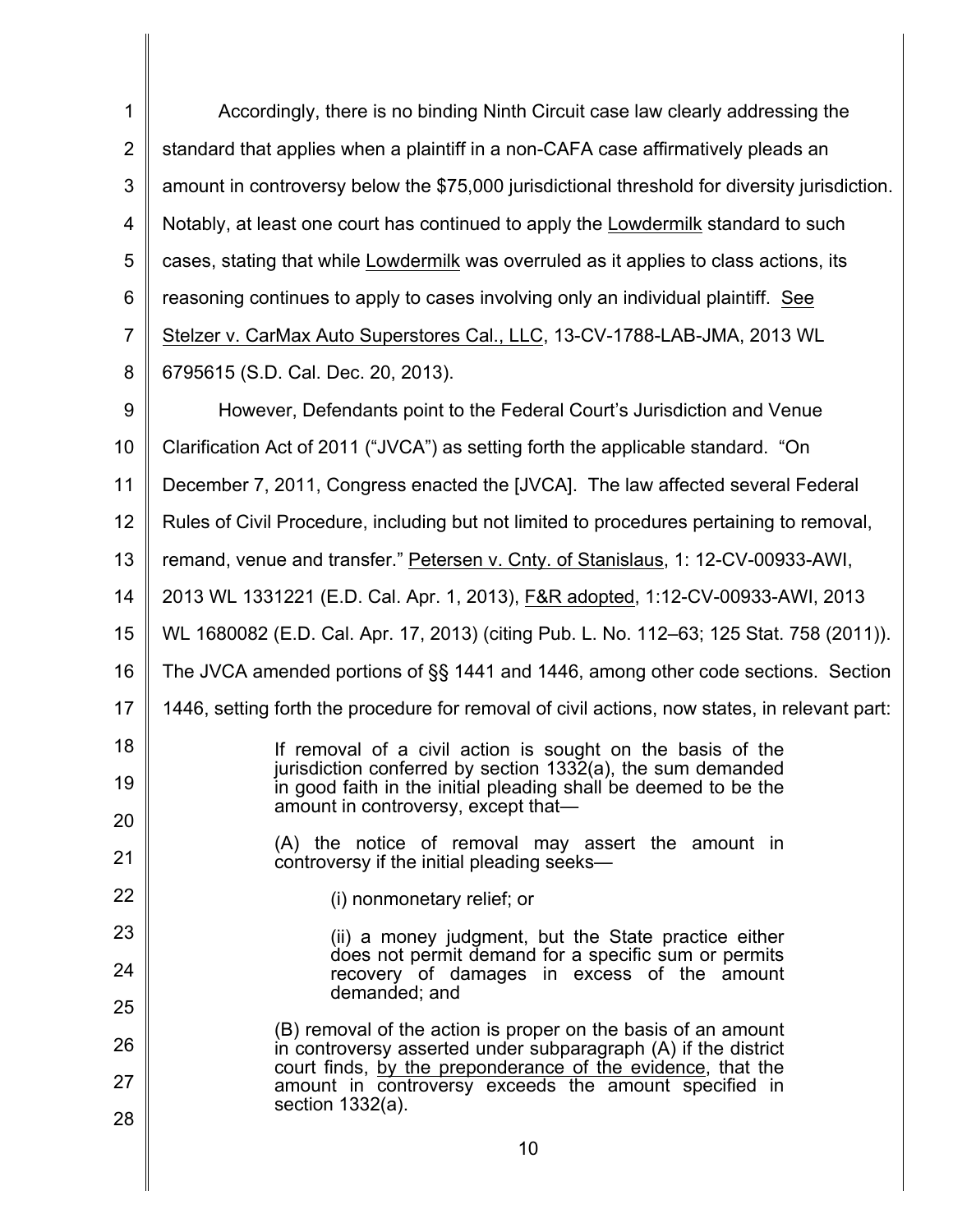1 2 3 4 5 6 28 U.S.C. § 1446(c)(2)(A)-(B) (emphasis added). Here, Defendants assert that § 1446(c)(2)(A)(ii) is applicable and thus the preponderance of the evidence standard applies because California law does not limit a plaintiff to the statement of damages set forth in his complaint, and thus "the State . . . permits recovery of damages in excess of the amount demanded." See Mot. at 14 (citing Damele v. Mack Trucks, Inc., 219 Cal. App. 3d 29, 41-42 (1990)).

7 8 9 10 11 12 13 14 15 16 17 18 19 20 21 22 23 24 Very few district courts within the Ninth Circuit have applied the JVCA, as incorporated into § 1446, to motions to remand dealing with the standard for establishing the amount in controversy. In both RT Financial Inc. v. Zamora and Belair Land Co., LLC v. Durazo, the court held that the preponderance of the evidence standard, as set forth in § 1446(c)(2)(B), applied to a complaint which expressly stated that the amount in controversy did not exceed \$10,000. RT Financial Inc., No. 1:12-cv-01581-AW-SKO, 2012 WL 4468763, \*2 (E.D. Cal. Sept. 27, 2012); Belair Land Co., No. 1:12-cv-00158- AWI-SKO, 2012 WL 591925, \*3 (E.D. Cal. Feb. 22, 2012). In Sherman v. Nationwide Mut. Ins. Co, the court considered a motion to remand a complaint that alleged claims under Montana state law and sought an unspecified amount of damages and attorneys' fees. No. CV 12-152-M-DLC-JCL, 2013 WL 550265, \*1 (D. Mont. Jan. 15, 2013). Because Montana law did not permit the amount of damages to be stated in the claim for relief, the Court found that the complaint fell within the ambit of § 1446(c)(2)(A)(ii), and thus applied the preponderance of the evidence standard of § 1446. Id. In Kahlo v. Bank of America, the court noted that the Gaus v. Miles preponderance of the evidence standard for complaints which do not specify an amount in controversy has been incorporated into § 1446 pursuant to the JVCA. No. C12-0083RSM, 2012 WL 1067237, \*2 (W.D. Wash. Mar. 28, 2012).

25 26 27 28 In light of the lack of binding precedent from the Ninth Circuit as to the applicable standard, and the clear and authoritative language of § 1446(c)(2), the Court finds that the standard for determining whether Defendants meet their burden of establishing the amount in controversy is the preponderance of the evidence.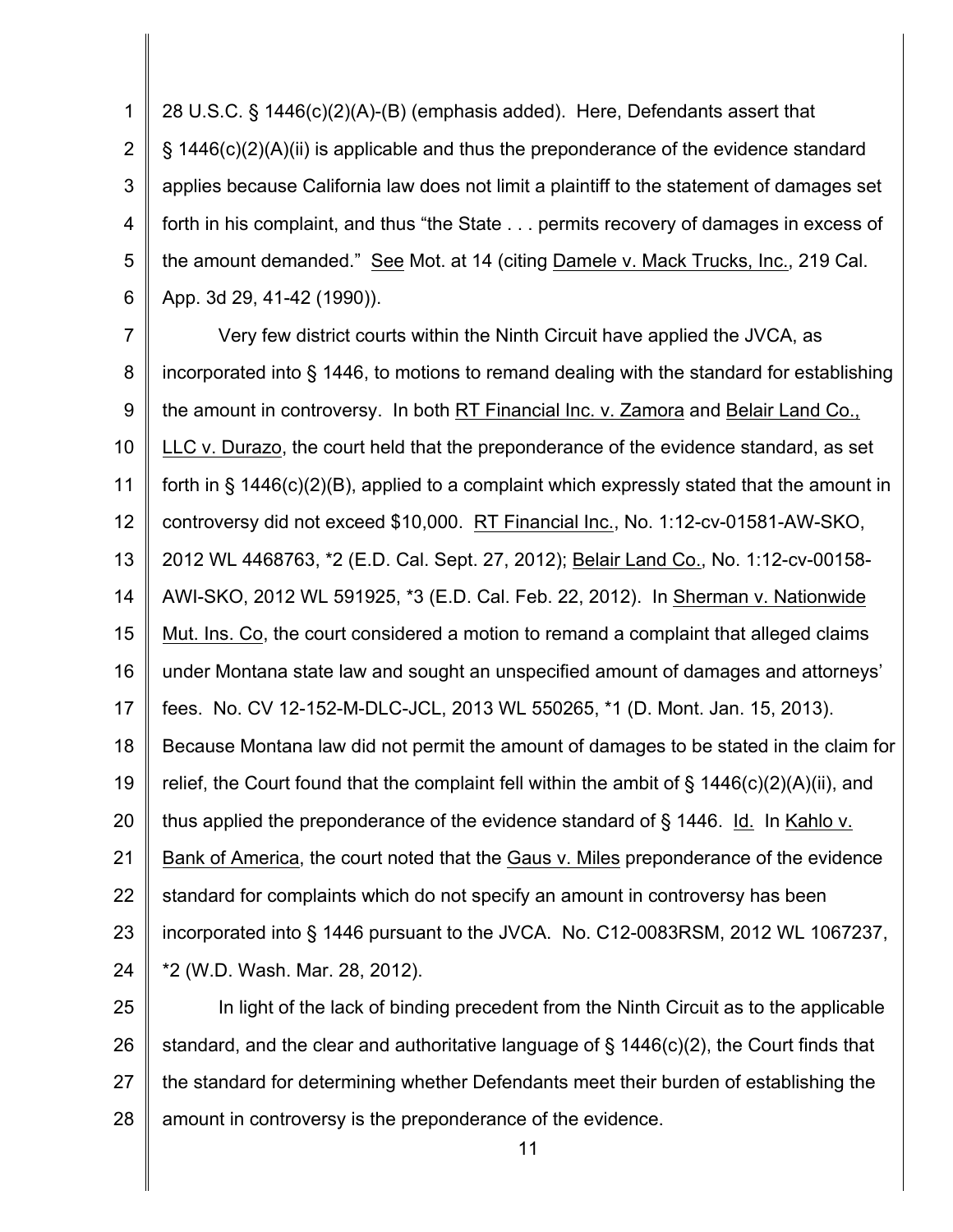| $\mathbf 1$    | Under this standard, "the removing party's burden is 'not daunting,' and defendants are   |
|----------------|-------------------------------------------------------------------------------------------|
| $\overline{2}$ | not obligated to 'research, state, and prove the plaintiff's claims for damages."         |
| 3              | Behrazfar v. Unisys Corp., 687 F. Supp. 2d 999, 1004 (C.D. Cal. 2009) (quoting Korn v.    |
| 4              | Polo Ralph Lauren Corp., 536 F. Supp. 2d 1199, 1204-05 (E.D. Cal. 2008)). When a          |
| 5              | "[d]efendant's calculations [are] relatively conservative, made in good faith, and based  |
| 6              | on evidence wherever possible," the court may find that the "[d] efendant has established |
| $\overline{7}$ | by a preponderance of the evidence that the amount in controversy" is met. Id. (citing    |
| 8              | Neville v. Value City Dep't Stores, LLC., No. 07-cv-53-DRH, 2008 WL 2796661, *5-6         |
| 9              | (S.D. III. July 18, 2008); Eisler v. Med. Shoppe Int'l, Inc., NO. 4:05CV2272 JCH, 2006    |
| 10             | WL 415953, *2 (E.D. Mo. 2006)).                                                           |
| 11             |                                                                                           |
| 12             | 2.<br><b>Amount in Controversy Calculations</b>                                           |
| 13             |                                                                                           |
| 14             | Plaintiff challenges Defendants' amount in controversy calculations regarding             |
| 15             | Plaintiff's overtime claim, Plaintiff's untimely final wages claim, and attorneys' fees.  |
| 16             | Overtime Claim                                                                            |
| 17             | Plaintiff's first cause of action alleges that Plaintiff "worked in excess of eight (8)   |
| 18             | hours in a day, in excess of twelve (12) hours in a day, and/or in excess of forty (40)   |
| 19             | hours in a week," in violation of California Labor Code sections 510 and 1198. ECF        |
| 20             | No. 1-4 at 10. Defendants' notice of removal asserts that the amount in controversy for   |
| 21             | this claim is between \$36,968.88 and \$49,514.88. Defendants reached the lower           |
| 22             | amount by calculating as follows: (17 workweeks x 16 hours OT per week x \$27.88 per      |
| 23             | hour x $1.5$ ) + (17 workweeks x 12 hours DT per week x \$27.88 per hour x 2) + (12       |
| 24             | workweeks x 15 hours OT per week x 27.88 x 1.5) + (8 workweeks x 20 hours of OT per       |
| 25             | week x \$27.88 per hour x 1.5). Defendants reached the higher amount by calculating:      |
| 26             | (37 workweeks x 16 hours OT per week x \$27.88 per hour x $1.5$ ) + (37 workweeks x 12    |
| 27             | hours DT per week x \$27.88 per hour x 2).                                                |
| 28             | III                                                                                       |
|                | 12                                                                                        |
|                |                                                                                           |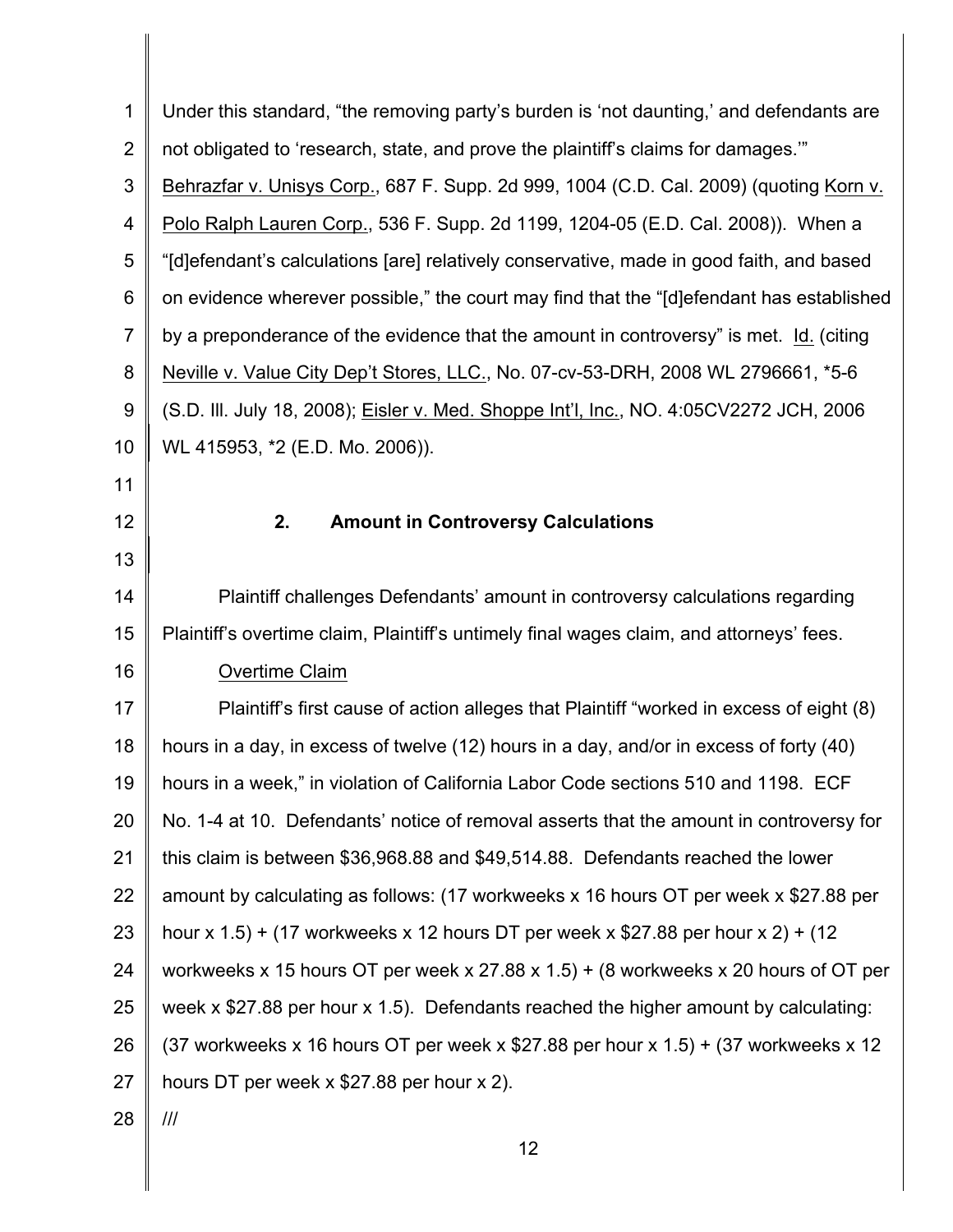| 1               | Plaintiff challenges this calculation, asserting that "Defendants' calculations for                                    |
|-----------------|------------------------------------------------------------------------------------------------------------------------|
| $\overline{2}$  | overtime hours worked are fundamentally flawed because they rely on assumptions and                                    |
| 3               | speculation rather than summary-judgment type evidence." However, as set forth                                         |
| 4               | above, under the preponderance of the evidence standard, Defendants need not provide                                   |
| 5               | summary judgment-type evidence. Plaintiff cites to Abrego Abrego v. Dow Chemical                                       |
| $6\phantom{1}6$ | Co., which states:                                                                                                     |
| 7               | the district court may consider whether it is facially apparent                                                        |
| 8               | from the complaint that the jurisdictional amount is in<br>If not, the court may consider facts in the<br>controversy. |
| 9               | removal petition, and may require the parties to submit<br>summary-judgment-type evidence relevant to the amount in    |
| 10              | controversy at the time of removal.                                                                                    |
| 11              | 443 F.3d 676, 690 (9th Cir. 2006) (quoting Singer v. State Farm Mut. Auto. Ins. Co., 116                               |
| 12              | F.3d 373, 377 (9th Cir. 1997)).                                                                                        |
| 13              | More specifically, Plaintiff asserts that Defendants provide no evidence for the                                       |
| 14              | proposition that Plaintiff's salary was \$27.88 an hour, or that Plaintiff worked 37                                   |
| 15              | workweeks. Additionally, Plaintiff points out that Defendants assume that Plaintiff                                    |
| 16              | worked each pay period of his employment; while Plaintiff contends it would be "highly"                                |
| 17              | unlikely" that he never took vacation time, medical leave, or other time off. Plaintiff                                |
| 18              | therefore argues that rather than providing competent evidence, Defendants merely                                      |
| 19              | assume that Plaintiff worked each pay period between September 2010 until May 2011.                                    |
| 20              | Plaintiff also faults Defendants for reliance on Dennis Bicek's testimony regarding his                                |
| 21              | own hours and days worked.                                                                                             |
| 22              | First, the Court must address Plaintiff's objections to the Clark declaration.                                         |
| 23              | Plaintiff contends that the Clark declaration, which states that Plaintiff's hourly was                                |
| 24              | \$27.88 per hour, "lacks foundation, does not adhere to the best evidence rule, and is not                             |
| 25              | summary judgment-type evidence."                                                                                       |
| 26              | ///                                                                                                                    |
| 27              | ///                                                                                                                    |
| 28              | ///                                                                                                                    |
|                 | 13                                                                                                                     |
|                 |                                                                                                                        |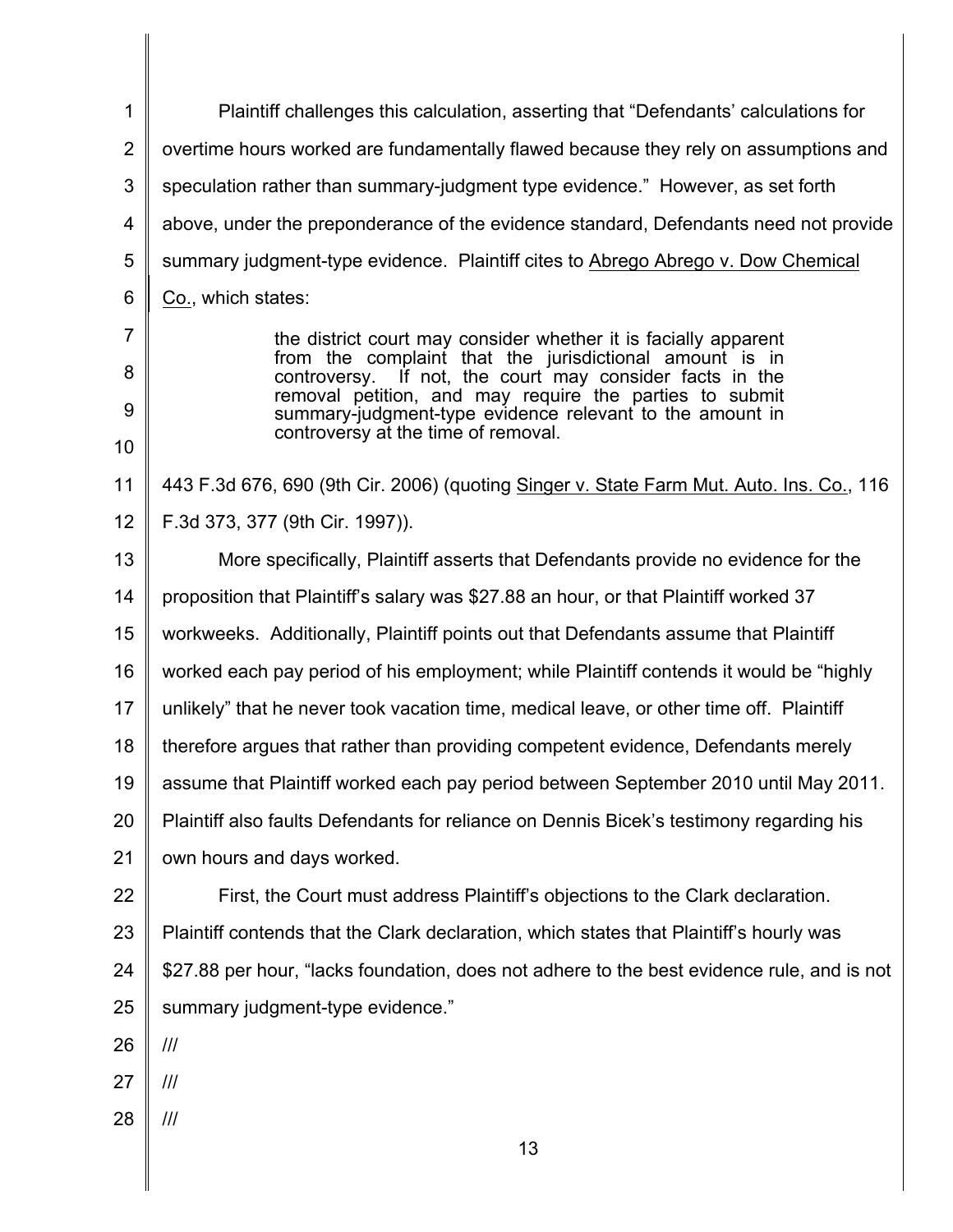1 2 3 4 5 6 7 8 9 10 11 12 13 While the Court agrees that the Clark declaration is lacking specificity which would be helpful, Mr. Clark establishes a sufficient foundation for this declaration by declaring that his knowledge of Plaintiff's salary and period of work is based on his business responsibilities and his personal review of employment and personnel records, which he has access to as part of his duties as a Regional Director of Field Human Resources for C&S. It is not necessary at this stage of the proceedings for Defendants to provide the business records themselves. "Where, as here, a defendant must prove the amount in controversy by a preponderance of the evidence, a declaration or affidavit may satisfy the burden." Ray v. Wells Fargo Bank, N.A., CV 11-01477 AHM JCX, 2011 WL 1790123 (C.D. Cal. May 9, 2011) (citing Lewis v. Verizon, 627 F.3d 395, 397 (9th Cir. 2010) ("To satisfy its burden in this case, the removing defendant . . . supplied an affidavit to show that the potential damages could exceed the jurisdictional amount. We conclude that this showing satisfies Verizon's burden.").

14 15 16 17 18 19 20 21 22 23 Next, the Court turns to calculating the amount in controversy for this claim. Plaintiff's declaration states that, as of April 20, 2011, his schedule is Sunday through Thursday, from 2:00 PM to 2:00 AM—approximately 12 hours per day. Ex. 1 to Notice of Removal, ECF No. 1 at 19. For 2 weeks in March 2011, Plaintiff's schedule was 4:00 PM to 3:00 AM—approximately 11 hours per day. From January 2011 through the beginning of March 2011, Plaintiff's schedule was from 6:00 PM to 5:00 AM approximately 11 hours per day. Plaintiff's schedule prior to January 2011 varied every 3 to 4 weeks. This evidence is appropriate for the Court to consider in determining the amount in controversy be a preponderance of the evidence and suggests that it is more likely than not that Plaintiff worked approximately 11-12 hours per day, 5 days per week.

24 25 26 27 28 The Court may also consider the testimony provided by Dennis Bicek, as Mr. Bicek purports to be a representative of a class of which Plaintiff is a member. While this evidence is not absolute proof of the hours Plaintiff worked during the relevant time periods, it is evidence supporting Defendants' calculations and demonstrating their reasonableness.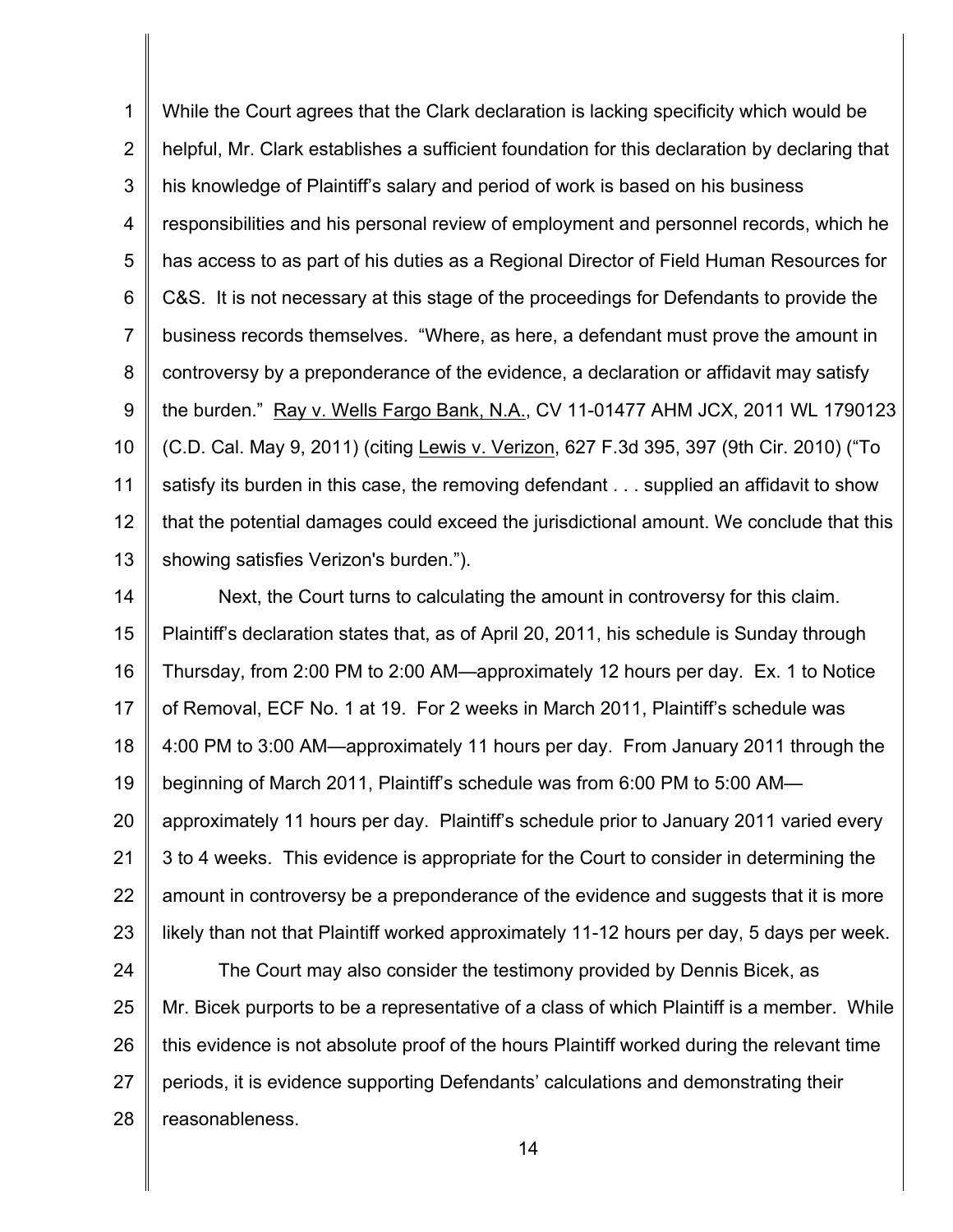1 2 3 4 5 6 7 8 9 10 Again, the Court need only find that it is "more likely than not" that the jurisdictional threshold is met, Sanchez, 102 F.3d at 404, and this "burden is not daunting, as courts recognize that under this standard, a removing defendant is not obligated to research, state, and prove the plaintiffs' claims for damages." Korn, 536 F. Supp. 2d at 1204-05. Mr. Bicek testified that in 2010, he worked approximately 15-18 hours per day, 4 days a week. Bicek Dep., ECF No. 1-2 at 6. Mr. Bicek also testified that during that time, other supervisors on his shift, and on different shifts, worked the same number of hours that he did. Id. at 6-7. Mr. Bicek further testified that in 2011, he worked approximately 15- 18 hour days, 4 days per week, and that all other supervisors worked the same number of hours that he did. Id. at 6.

11 12 13 14 15 16 17 18 19 20 21 22 Thus, Defendant has shown that in 2010, it is more likely than not that Plaintiff worked at least 15 hours per day, 4 days per week. For 2010, Plaintiff would therefore be entitled to 16 hours of overtime per week, paid at time and a half, and 12 hours of double time per week for approximately 17 weeks (September 10, 2010 through December 31, 2010). At \$27.88 per hour, this amounts to \$11,375.04 in overtime for 2010 and \$11,375.04 in double time for that same period, totaling \$22,750.08. For 2011, up between January and March 2011, Plaintiff worked 12 weeks with approximately 11 hours per day, 5 days per week—amounting to 15 hours of overtime per week. Then, in April, Plaintiff's schedule was 12 hours per day, 5 days per week amounting to 20 hours of overtime per week for approximately 3 weeks. At time and a half, this comes to \$10,036.80 in controversy between January 2011 and April 20, 2011. Combined with the amount in controversy for 2010, this comes to \$32,786.88.

23 24 25 26 27 28 Finally, although Plaintiff contests Defendants' attempts to apply these amounts to the remaining April and May dates in 2011, the Court may again look to Mr. Bicek's testimony, which states that in 2011, he and all other supervisors worked between 15-18 hours per day. Given that Plaintiff worked between 11 and 12 hours per day for the beginning of 2011, the Court will conservatively estimate that Plaintiff worked 12 hour days for the remaining week of April and for May 2011, or approximately 5 weeks.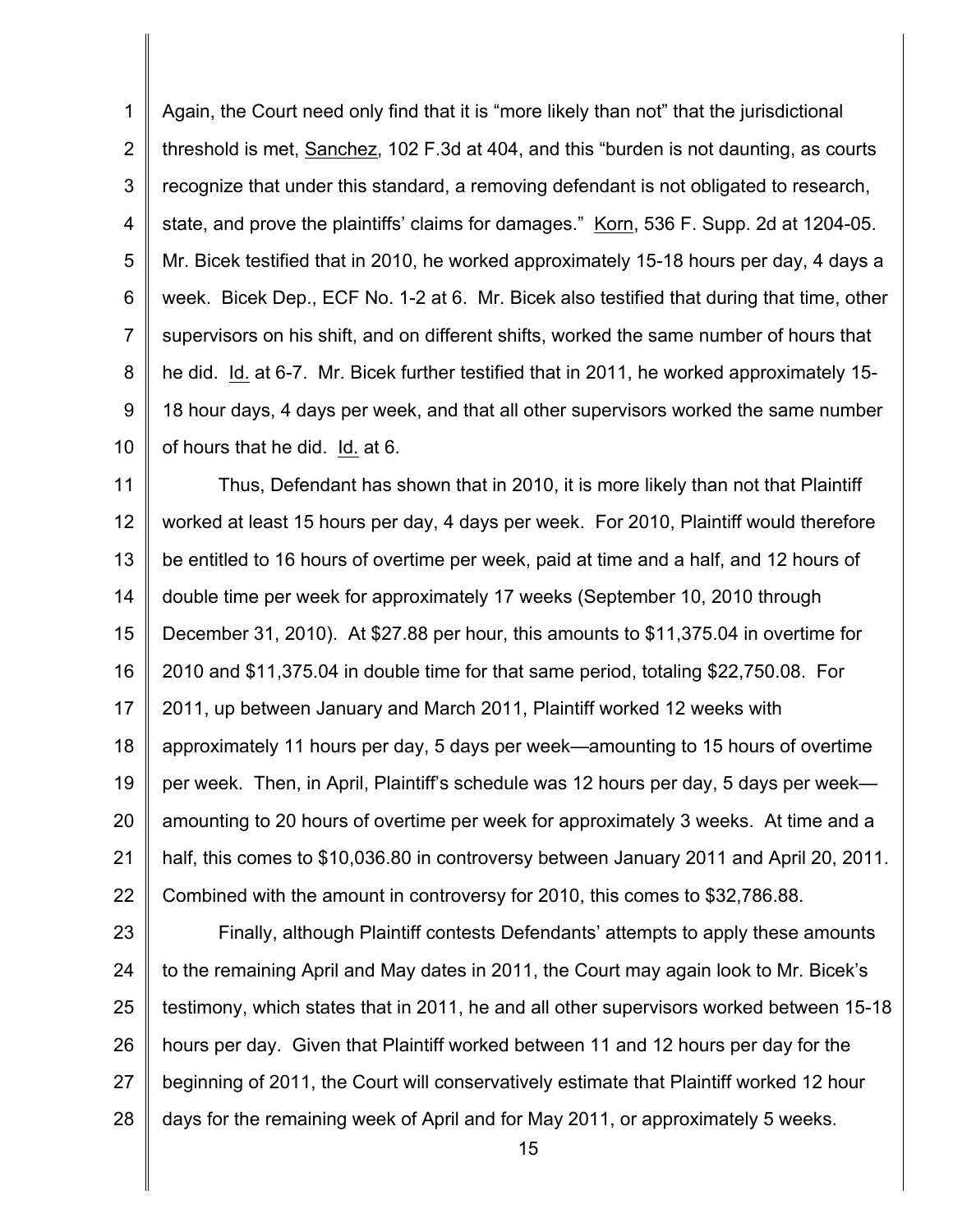| $\mathbf{1}$   | At 12 hours per day, 5 days per week, that amounts to approximately 20 hours of                                                               |
|----------------|-----------------------------------------------------------------------------------------------------------------------------------------------|
| $\overline{2}$ | overtime per week for 5 weeks. At \$27.88 per hour, that amounts to \$4,182 in                                                                |
| 3              | controversy for that period.                                                                                                                  |
| 4              | The Court therefore finds that Defendants have shown, by a preponderance of                                                                   |
| 5              | the evidence, that the amount in controversy for this claim is \$36,968.88 as to alleged                                                      |
| 6              | overtime alone.                                                                                                                               |
| $\overline{7}$ | Untimely Final Wages Claim                                                                                                                    |
| 8              | Defendants assert that the amount in controversy for this claim is \$6,691.20. ECF                                                            |
| 9              | No. 1 at 12. Plaintiff takes issue with that calculation, claiming that                                                                       |
| 10             | instead of providing evidence of when Plaintiff was paid final                                                                                |
| 11             | wages, Defendants assume Plaintiff was paid final wages 30<br>or more days after his employment ended. This assumption                        |
| 12             | would not be accepted at summary judgment and it should<br>not be accepted here for the purposes of determining the<br>amount in controversy. |
| 13             |                                                                                                                                               |
| 14             | ECF No. 14 at 12. Plaintiff's complaint asserts that "Defendants intentionally and willfully                                                  |
| 15             | failed to pay Plaintiff who is no longer employed by Defendants his wages, earned and                                                         |
| 16             | unpaid, within seventy-two (72) hours of his leaving Defendants' employ." ECF No. 1-4                                                         |
| 17             | at 14. Under California Labor Code section 203, if an employer willfully fails to pay                                                         |
| 18             | wages owed, then the wages of the employee shall continue as a penalty from the due                                                           |
| 19             | date thereof at the same rate until paid or until an action is commenced, but the wages                                                       |
| 20             | shall not continue for more than 30 days. Nowhere does Plaintiff allege that Defendants                                                       |
| 21             | failed to pay these wages for 30 days. Defendants respond that because Plaintiff                                                              |
| 22             | alleges he was not paid any overtime wages, those wages clearly were not paid within                                                          |
| 23             | 30 days of Plaintiff leaving Defendants' employment.                                                                                          |
| 24             | The Court agrees with Defendants. In construing the allegations in the complaint                                                              |
| 25             | as true, the Court must accept that because Plaintiff alleges that overtime was never                                                         |
| 26             | paid, Defendants failed to pay Plaintiff wages owed for 30 days after Plaintiff left                                                          |
| 27             | Defendants' employ.                                                                                                                           |
| 28             |                                                                                                                                               |
|                | 16                                                                                                                                            |
|                |                                                                                                                                               |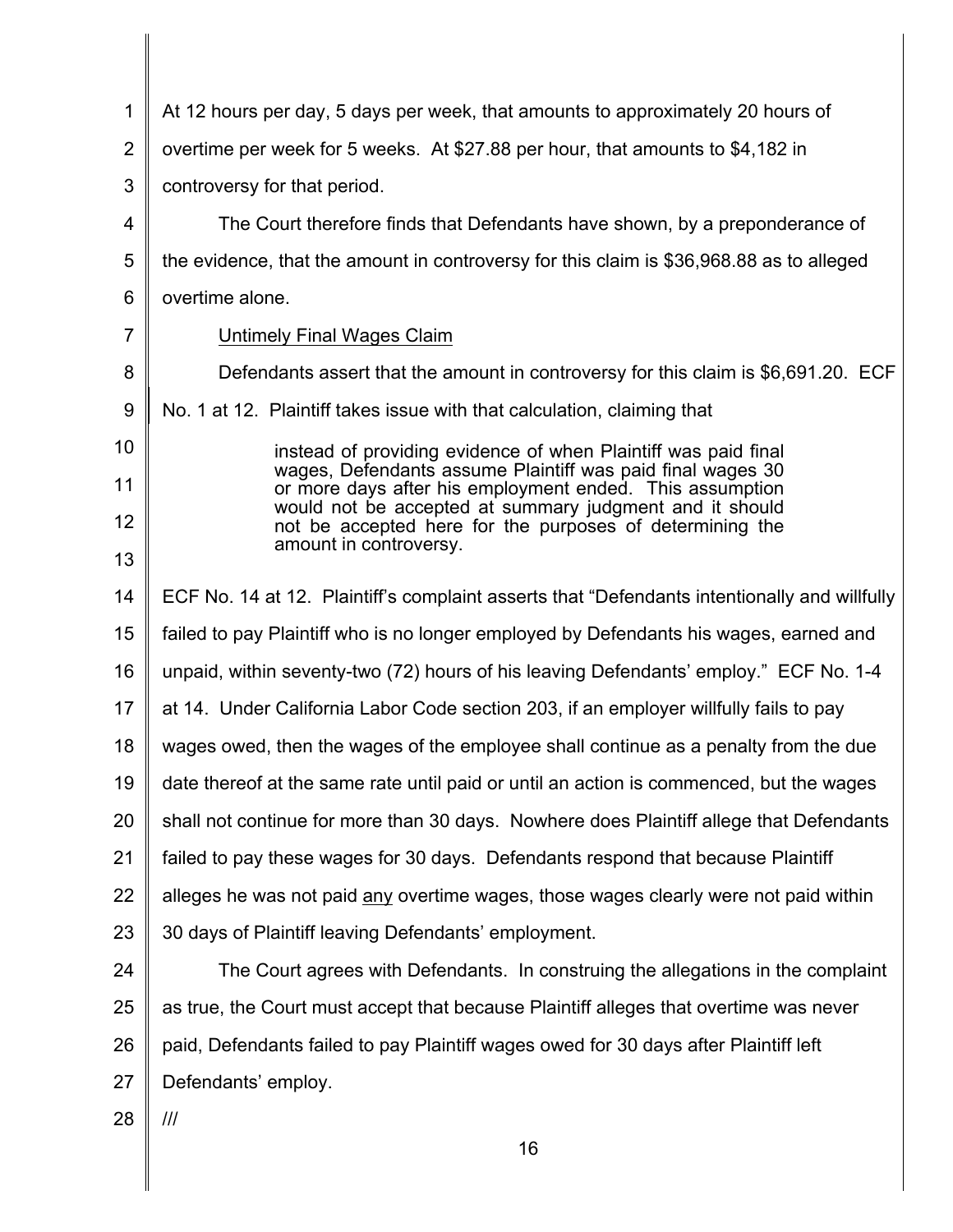1 2 Accordingly, the Court finds that Defendants have shown by a preponderance of the evidence that the amount in controversy for this claim is \$6,691.20.

3

#### Attorneys' Fees

4 5 6 7 8 9 10 11 12 13 14 15 16 17 18 19 20 21 Finally, attorney's fees may also be considered in determining the amount in controversy if such fees are recoverable by plaintiff, either by statute or by contract. Galt G/S v. JSS Scandinavia, 142 F.3d 1150, 1156 (9th Cir. 1998). This is a wage and hour case brought under various California Labor Code statutes which provide for the award of attorneys' fees to a prevailing employee. See Cal. Lab. Code § 2699(g)(1). Plaintiff seeks these fees in his complaint, and thus attorneys' fees may be included when determining amount in controversy. However, "only reasonable fees will be included in the calculation." Lippold v. Godiva Chocolatier, Inc., C 10-00421 SI, 2010 WL 1526441, \*3 (N.D. Cal. Apr. 15, 2010) (citing 14A C. Wright, A. Miller & E. Cooper, Fed. Prac. & Proc. § 3712, at 176-77)). "[W]hat is 'reasonable' will vary depending on the facts and circumstances of each particular case." Id. "It appears to be an open question in the Ninth Circuit whether an estimate of attorneys' fees incurred after the removal date should be included in the amount in controversy." Id. (citing Burk v. Medical Savings Ins. Co., 348 F. Supp. 2d 1063, 1069 (D. Ariz. 2004) (discussing split of authority among district courts within the Ninth Circuit)). This Court has consistently held that such an estimate may be included in calculating the amount in controversy, and holds so here. See, e.g., Haase v. Aerodynamics Inc., No. 2:09-cv-01751-MCE-GGH, 2009 WL 3368519 (E.D. Cal. Oct. 19, 2009).

22 23 24 25 26 27 28 Here, Defendants assert that reasonable amount of attorneys' fees for this case is, at a minimum, \$30,000. Defendants reach this conclusion by stating that associates and partners as Lawyers for Justice, P.C., the firm representing Plaintiff, bill at between \$300 and \$600 per hour. Mr. Aiwazian bills at \$600 per hour. The R. Rex Parris Law Firm has used a blended rate of \$500 per hour. Defendants estimate that, at a minimum rate of \$300 per hour, with a reasonable expectation of billing 100 hours, attorneys' fees would reach \$30,000.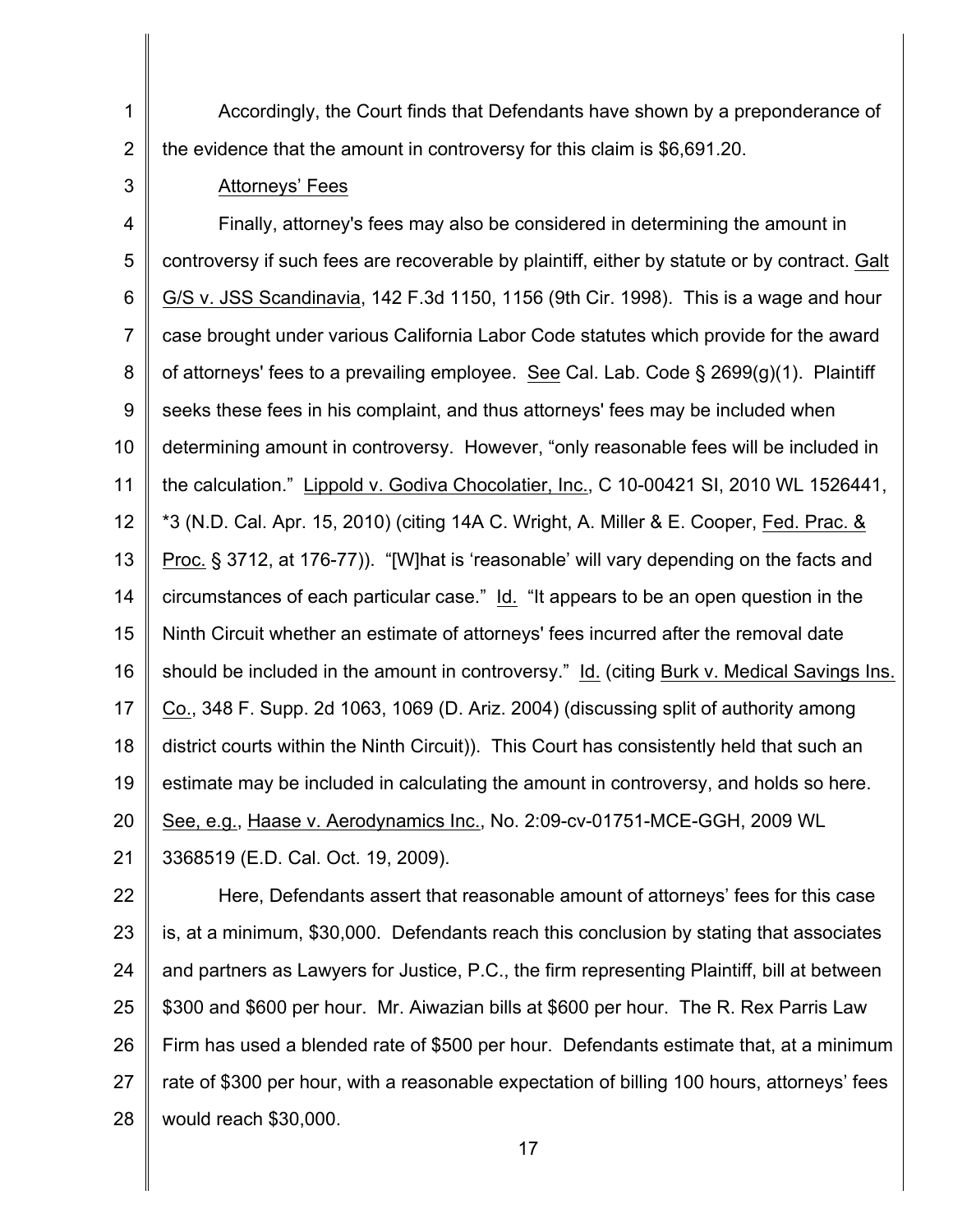1 2 3 4 5 6 7 8 As the Northern District noted in Lippold, "attorneys handling wage-and-hour cases typically spend far more than 100 hours on the case." 2010 WL 1526441 at \*4. Defendants also cite to evidence of attorneys' fees awarded in class action wage and hour cases, and multiple plaintiff wage and hour cases. The Court finds that these cases are not helpful in determining the amount of hours to be expended in this litigation, as this is a single-plaintiff action, and, as Plaintiff points out, there are several other similar actions pending before this Court, which will likely reduce the number of hours to be expended on any one of those individual case.

9 10 11 Nonetheless, the Court finds that Defendants have made a reasonable and good faith estimate of the expected fees, sufficient for the Court to include \$30,000 for attorneys' fees in calculating the amount in controversy.

12

### Uncontested Claims

13 14 15 16 17 18 19 20 21 22 23 24 Plaintiff does not contest Defendants' asserted amount in controversy as to the following claims: (1) meal period claim, for which Defendants allege there is approximately \$557.60 in controversy; (2) rest period claim, for which Defendants assert there is \$697 in controversy; (3) non-compliant wage statement claim, for which Defendants assert there is \$3,650 in controversy; (4) failure to keep requisite payroll records claim, for which Defendants assert that the amount in controversy is \$500. Thus, the total uncontested amount in controversy is \$5,404.60. Totals The Court therefore finds that, by a preponderance of the evidence, the amount in controversy is \$79,064.68 (\$36,968.88 + \$6,691.20 + \$30,000 + \$5,404.60). This finding is bolstered by the fact that the Tompkins action settled for \$75,001.00, suggesting that this action too is worth at least the \$75,000 jurisdictional threshold.

25 Accordingly, Plaintiffs' Motion is DENIED.

26 ///

- 27 ///
- 28 ///